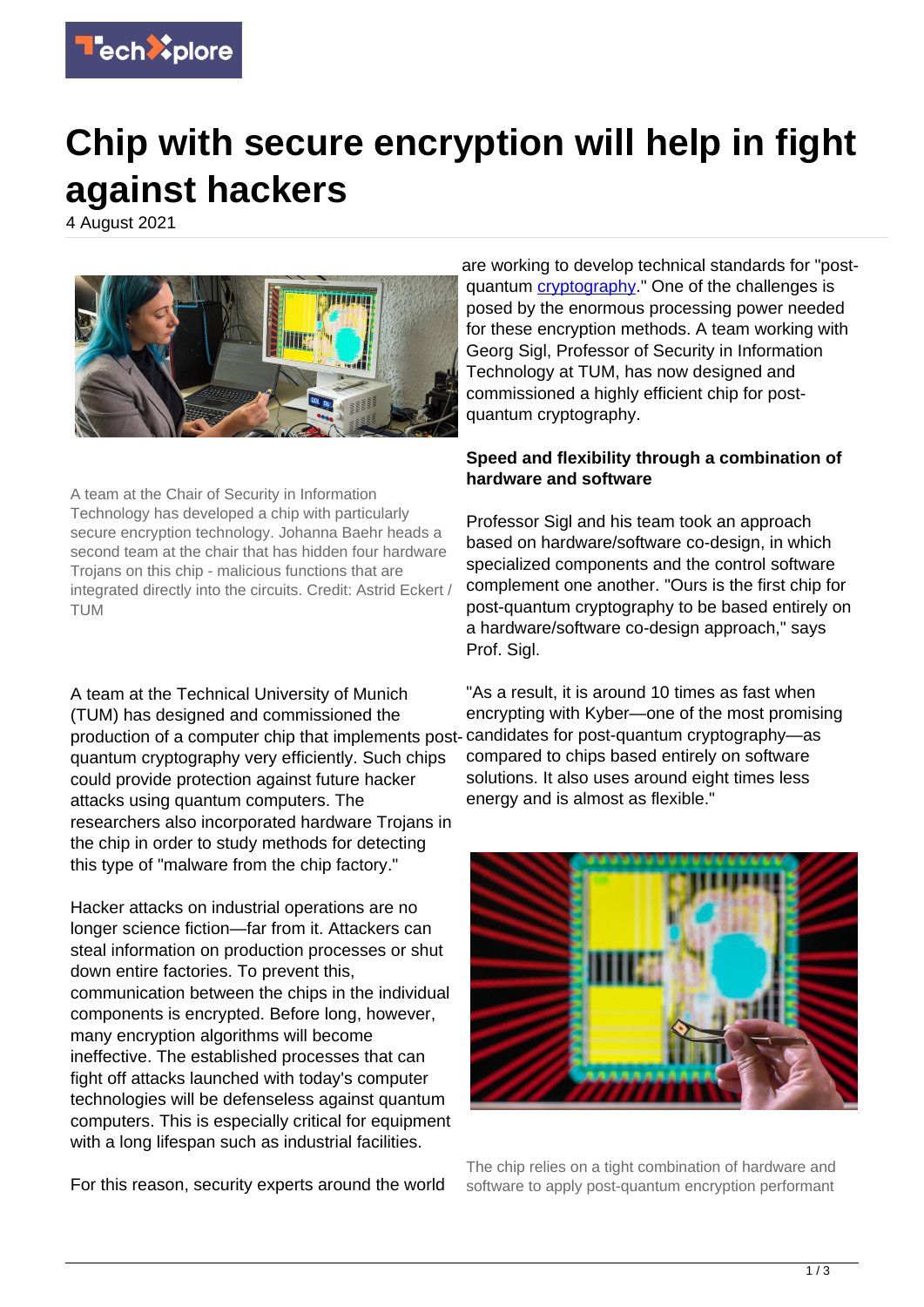

and energy-efficiently. Credit: Astrid Eckert / TUM

#### **Based on an open source standard**

The chip is an application-specific integrated circuit (ASIC). This kind of specialized microcontroller is often manufactured in large numbers according to specifications of companies. The TUM team modified an open source chip design based on the open source RISC-V standard. It is used by increasing numbers of chip makers and could replace proprietary approaches of big companies in the hardware trojans. The chip will then be many areas. The chip's post-quantum cryptography capabilities are facilitated by a modification of the processor core and special instructions that speed up the necessary arithmetic operations.

The design also incorporates a purpose-designed hardware accelerator. It not only supports latticebased post-quantum cryptography algorithms such as Kyber, but could also work with the SIKE algorithm, which requires much more computing power. According to the team, the chip developed at TUM could implement SIKE 21 times faster than chips using only software-based encryption. SIKE is seen as the most promising alternative if the time effective post-quantum cryptography, this could comes when lattice-based approaches are no longer secure. Precautions of this kind make sense facilities as well as in cars." in applications where chips will be used for extended periods.

### **Hardware Trojans evade post-quantum cryptography**

Another potential threat, alongside the rise in conventional attacks, is posed by hardware Trojans. Computer chips are generally produced according to companies' specifications and made in specialized factories. If attackers succeed in planting [trojan](https://techxplore.com/tags/trojan/) circuitry in the chip design before or during the manufacturing stage, this could have disastrous consequences. As in the case of external hacker attacks, entire factories could be shut down or production secrets stolen. What's more: Trojans built into the hardware can evade post-quantum cryptography.

"We still know very little about how hardware

trojans are used by real attackers," explains Georg Sigl. "To develop protective measures, we need to think like an attacker and try to develop and conceal our own Trojans. In our post-quantum chip we have therefore developed and installed four hardware Trojans, each of which works in an entirely different way."

#### **Chip to be tested and then dismantled**

Over the coming months, Prof. Sigl and his team will intensively test the chip's cryptography capabilities and functionality and the detectability of destroyed—for research purposes. In a complex process, the circuit pathways will be shaved off incrementally while photographing each successive layer. The goal is to try out new machine learning methods developed at Prof. Sigl's chair for reconstructing the precise functions of chips even when no documentation is available. "These reconstructions can help to detect chip components that perform functions unrelated to the chip's actual tasks and which may have been smuggled into the design," says Georg Sigl. "Processes like ours could become the standard for taking random samples in large orders of chips. Combined with help us to make hardware more secure—in industrial

 **More information:** Alexander Hepp et al, Tapeout of a RISC-V crypto chip with hardware trojans, Proceedings of the 18th ACM International Conference on Computing Frontiers (2021). [DOI:](http://dx.doi.org/10.1145/3457388.3458869) [10.1145/3457388.3458869](http://dx.doi.org/10.1145/3457388.3458869)

Debapriya Basu Roy et al, Efficient hardware/software co-design for post-quantum crypto algorithm SIKE on ARM and RISC-V based microcontrollers, Proceedings of the 39th International Conference on Computer-Aided Design (2020). [DOI: 10.1145/3400302.3415728](http://dx.doi.org/10.1145/3400302.3415728)

Fritzmann, T. et al, J. RISQ-V: Tightly Coupled RISC-V Accelerators for Post-Quantum Cryptography. IACR Transactions on Cryptographic Hardware and Embedded Systems (2020). [DOI:](http://dx.doi.org/10.13154/tches.v2020.i4.239-280) [10.13154/tches.v2020.i4.239-280](http://dx.doi.org/10.13154/tches.v2020.i4.239-280)